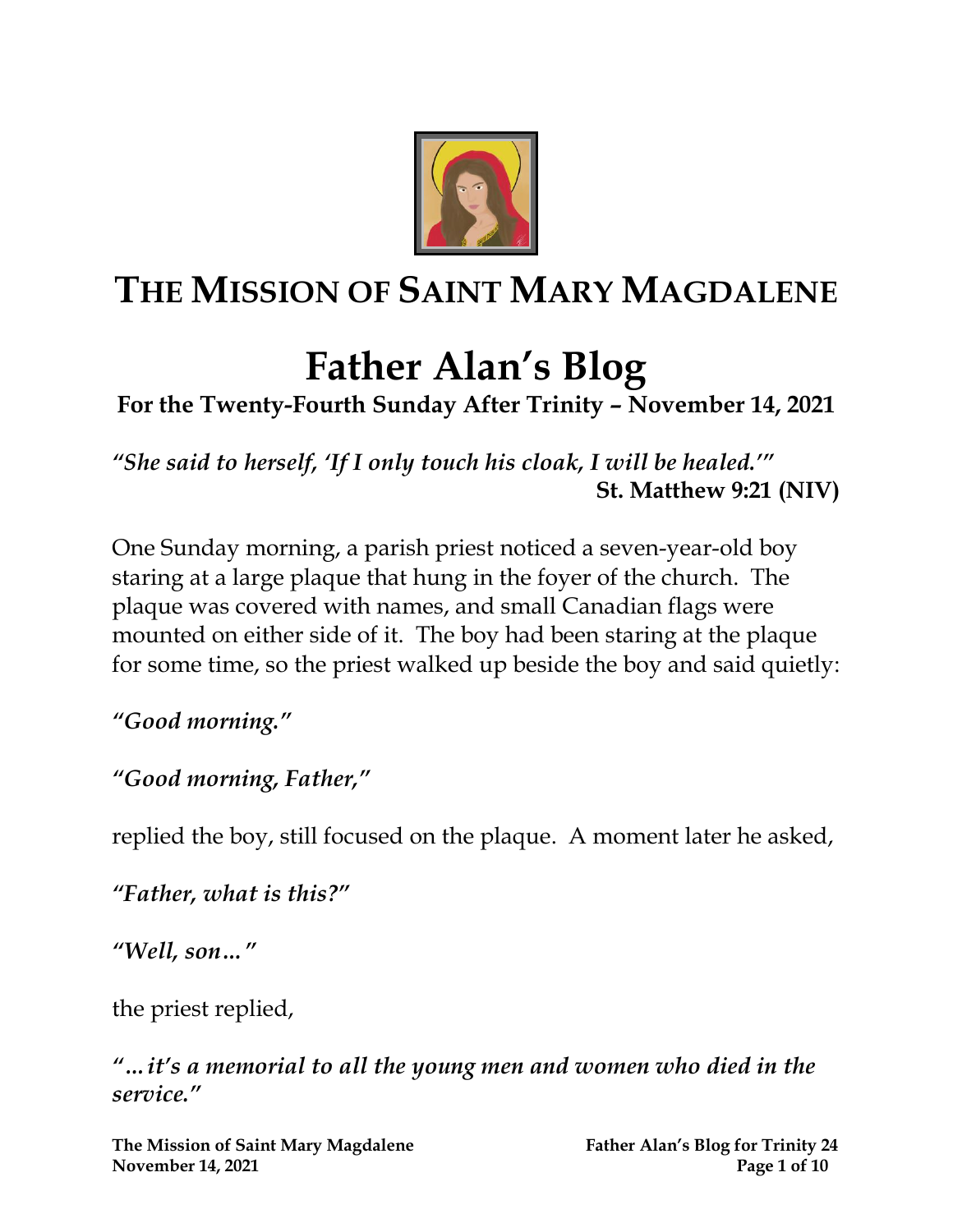For the longest time the two of them stood together silently staring at the plaque. Finally, in a barely audible voice, the little boy asked,

#### *"Which service, Father – the 8:00 or the 10:30?"*



Children's ability to state profound truths in the simplest of terms never ceases to amaze me. In fact, their uncluttered perspective has often helped to keep mine on an even keel.

For example, my eldest son shared this profundity with me when he was only four years of age. I was tired of bumping into everything whenever I'd walk in to the bathroom at night. So I decided to "borrow" one of my boys' nightlights. (They had more than a few of them, and this one was not being used at the moment – besides, it had a teddy bear-shaped shade to boot.) For a few years, that teddy bear lit the way for me at night, resulting in, to my immense relief, a significantly declined injury rate. In any event, one afternoon, not too long after I'd "installed" the nightlight, my then four-year-old son happened to notice it and announced in his most matter-of-fact voice:

#### *"You don't need to use it during the day – only when it's dark."*

To say the least, the enormity of my young son's simple statement stunned me – for his version of this simple truth caused me to instantly "rearrange my spiritual furniture":

*"Lights are only needed in dark places."*

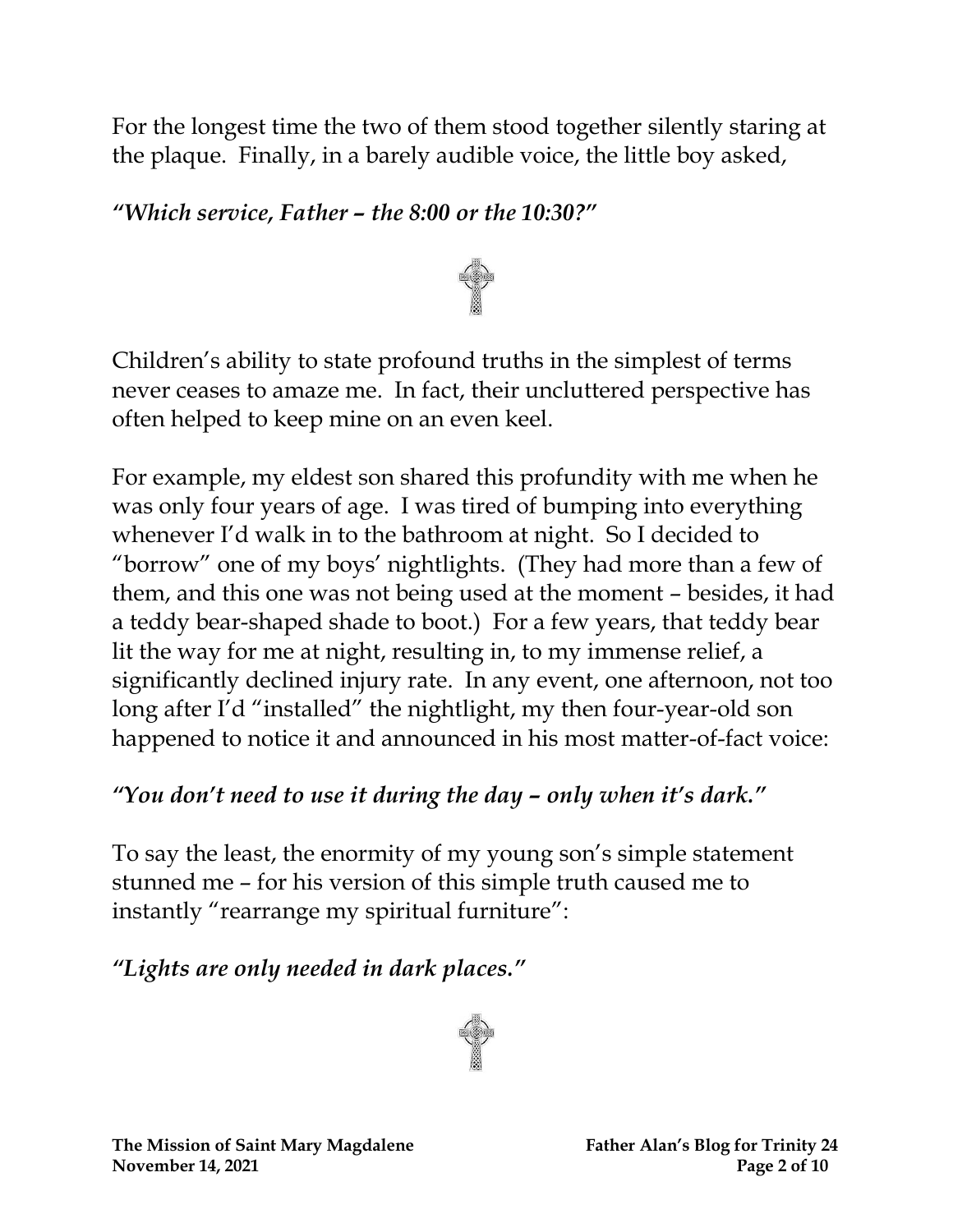On his 1996 CD entitled, "Danny Boy", Canadian-born Irish tenor John McDermott sings the most hauntingly beautiful song. Written by John McCutcheon (an American folk music singer-songwriter), and based on a true story, the song, "Christmas in the Trenches" has much to say about light being brought into a dark place:

> *"My name is Francis Toliver, I come from Liverpool. Two years ago the war was waiting for me after school. To Belgium and to Flanders, Germany to here. I fought for King and country I love dear.*

*"'Twas Christmas in the trenches, where the frost so bitter hung. The frozen fields of France were still, no Christmas song was sung. Our families back in England were toasting us that day, Their brave and glorious lads so far away.*

*"I was lying with my messmate on the cold and rocky ground. When across the lines of battle came a most peculiar sound. Says I, 'now listen up me boys.' Each soldier strained to hear As one young German voice sang out so clear.*

*"'He's singing bloody well y'know,' my partner says to me. Soon one by one each German voice joined in in harmony. The cannons rested silent, and the gas clouds rolled no more. As Christmas brought us respite from the war.*

*"As soon as they were finished, and a reverent pause was spent, 'God Rest Ye Merry Gentlemen' struck up some lads from Kent. The next they sang was 'Stille Nacht,' 'tis 'Silent Night,' says I. And in two tongues one song filled up that sky.*

*"'There's someone coming towards us,' the front line sentry cried. All sights were fixed on one lone figure trudging from their side. His truce flag like a Christmas star shone on that plain so bright As he bravely strolled unarmed into the night.*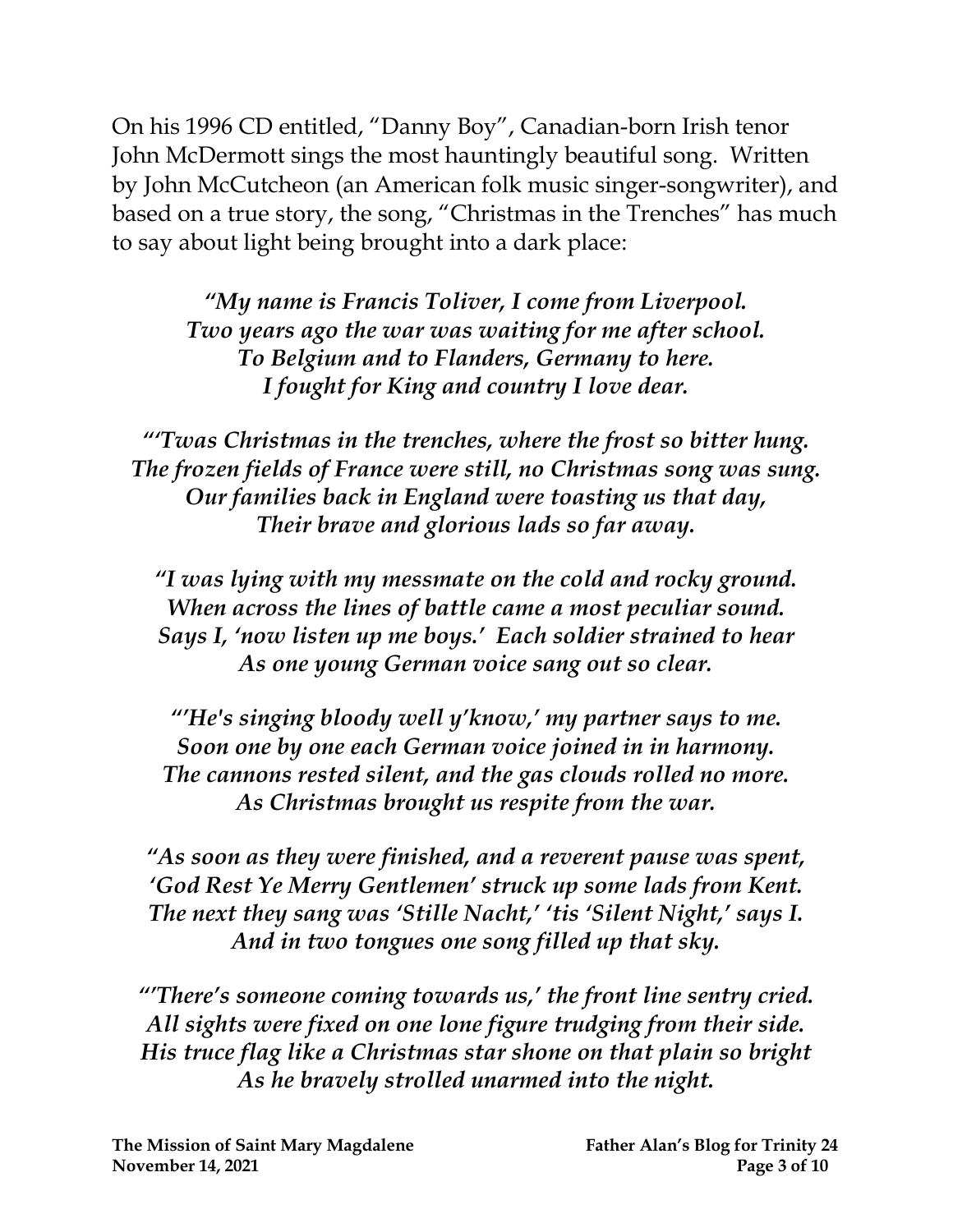*"Then one by one on either side walked into no-man's land. With neither gun nor bayonet we met there hand to hand. We shared some secret brandy and we wished each other well. And in a flare-lit soccer game we gave 'em hell.*

*"We traded chocolates, cigarettes and photographs from home. These sons and fathers from far away from families of their own. Young Sanders played the squeezebox and they had a violin. This curious and unlikely band of men.*

*"Soon daylight stole upon us and France was France once more. With sad farewells we each began to settle back to war. But the question haunted every heart that lived that wondrous night. 'Whose family have I fixed within my sights?'*

*"'Twas Christmas in the trenches, where the frost so bitter hung. The frozen fields of France were warmed as songs of peace were sung. For the walls they kept between us to exact the work of war Had been crumbled and were gone forevermore.*

*"My name is Francis Toliver, in Liverpool I dwell. Each Christmas come since World War I, I've learned its lessons well. For the ones who call the shots won't be among the dead and lame, And on each end of the rifle we're the same."*

Through the miracle of the "Christmas Truce", love overcame hate and good triumphed over evil. For on Christmas Eve in 1914, "The Light of the World", "God Incarnate", "Emmanuel", – Jesus Christ, came into a very dark place – and lives were forever changed.



**(What follows is based, in large part, on Chapter 7 of Max Lucado's 1993 book, "He Still Moves Stones".)**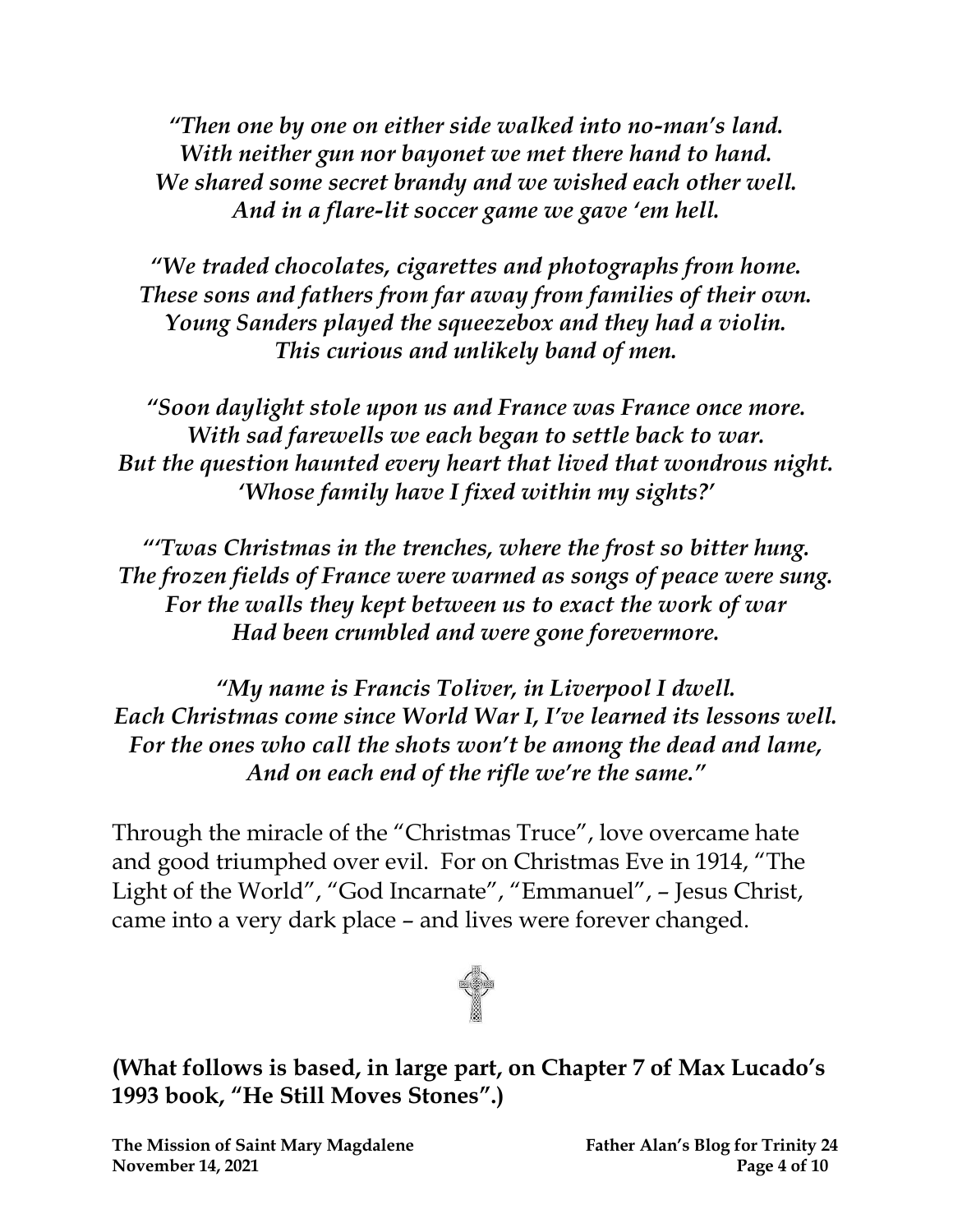The Gospel Lesson for today (from St. Matthew 9:18-26) bears the same message. It's the story-within-a-story of a woman who experienced light coming into her dark world the day she met Jesus.

(You know, it's said that on a clear, dark night one can actually see the light from a single match from a distance of 50 miles. In other words, when things are their darkest, a little light can seem like a lot.)

Let's try to imagine, then, what receiving "The Light of the World" must have been like for someone who had known the blackest darkness for most of her adult life. We never find out her name, but we are told of her situation. (I like St. Mark's rendering of the event the best – one can find it in Chapter 5 of his Gospel, and according to verses 24b-26:

*"A large crowd followed Jesus and pushed very close around him. Among them was a woman who had been bleeding for twelve years. She had suffered very much from many doctors and had spent all the money she had, but instead of improving, she was getting worse."*)

In short, the woman's world was:



**midnight black;**

**grope-in-the-dark-and-hope-for-help black; and darker than any nightlight-could-hope-to-dispel black.**

*"Bleeding for twelve years…suffered very much…spent all the money she had…getting worse."*

Most likely, the woman had a chronic menstrual disorder, a perpetual issue of blood. Such a condition would be difficult for any woman of any era, but for a Jewess, nothing could be worse, as the unfortunate woman would be considered "unclean" – meaning that no part of her life was left unaffected: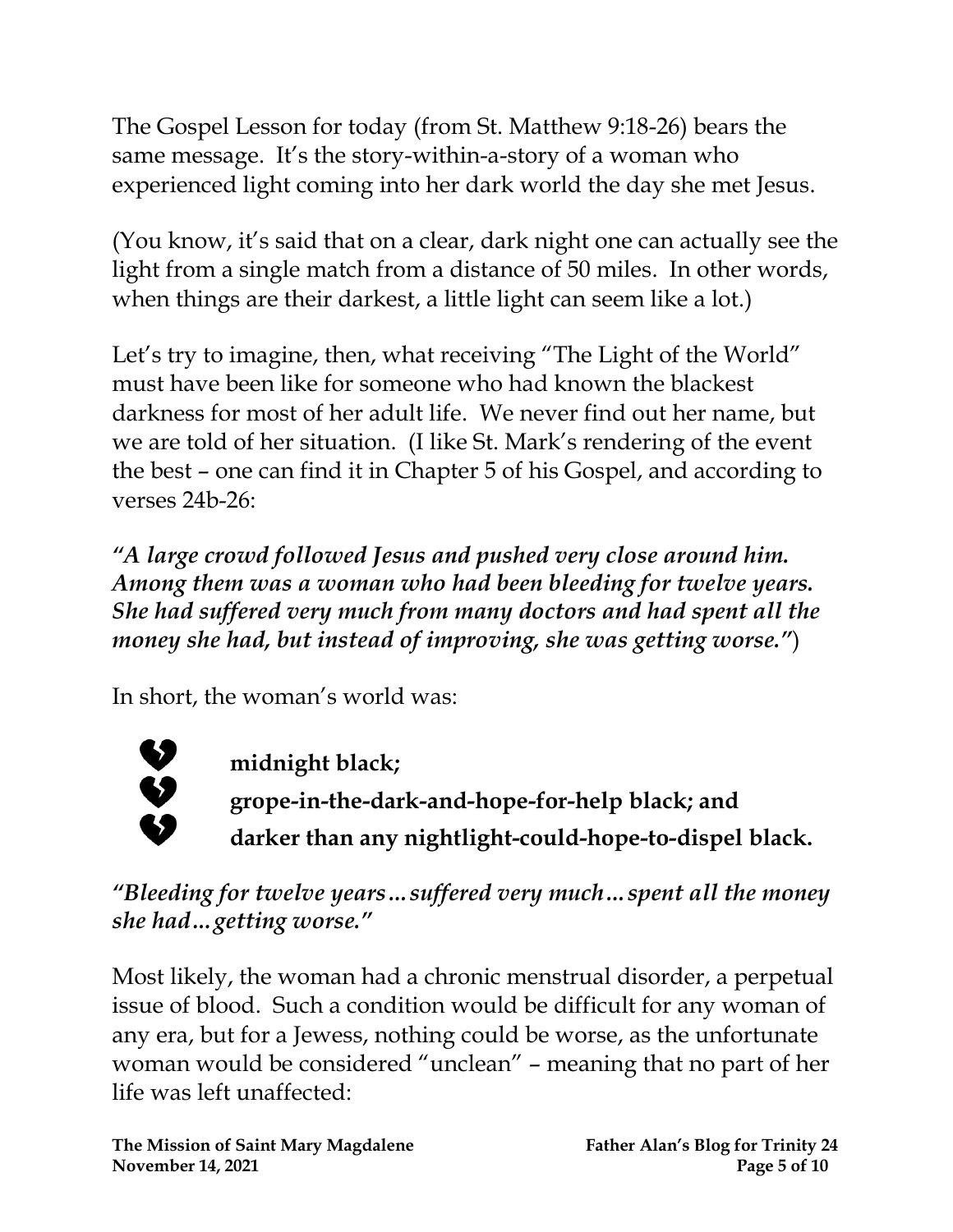

*Domestically* **– anything she touched was also considered unclean (thus, no washing of dishes, no sweeping of floors, no keeping of house and home – in short, no purpose or identity);**



*Sexually* **– she could not touch her husband;**

*Maternally* **– she could not bear children; and**

*Spiritually* **– she was not permitted to even** *enter* **the temple.**

Because of her afflicted condition, therefore, the woman was both:



### **physically, emotionally, and spiritually exhausted; and socially ostracized.**

We read (in verse 26a) that the woman had turned to "many" doctors for help; however, not surprisingly, these so-called doctors didn't cure her – but in the process, they sure drained her of all the money she had. Their selfish heaping of financial hardship on top of the:



**physical trauma, emotional anxiety, social pressure, and spiritual tension**

already being borne by this woman only served to add insult to her injury. Hence, we are told in verse 26b that:

*"…instead of getting better, she grew worse."*

The woman is all but spent. She awoke daily in a body that no one wanted, and she is down to her last prayer – and when we encounter her, she is about to pray it (verse 28b):

*"'If I can just touch his clothes,' she thinks, 'I will be healed.'"*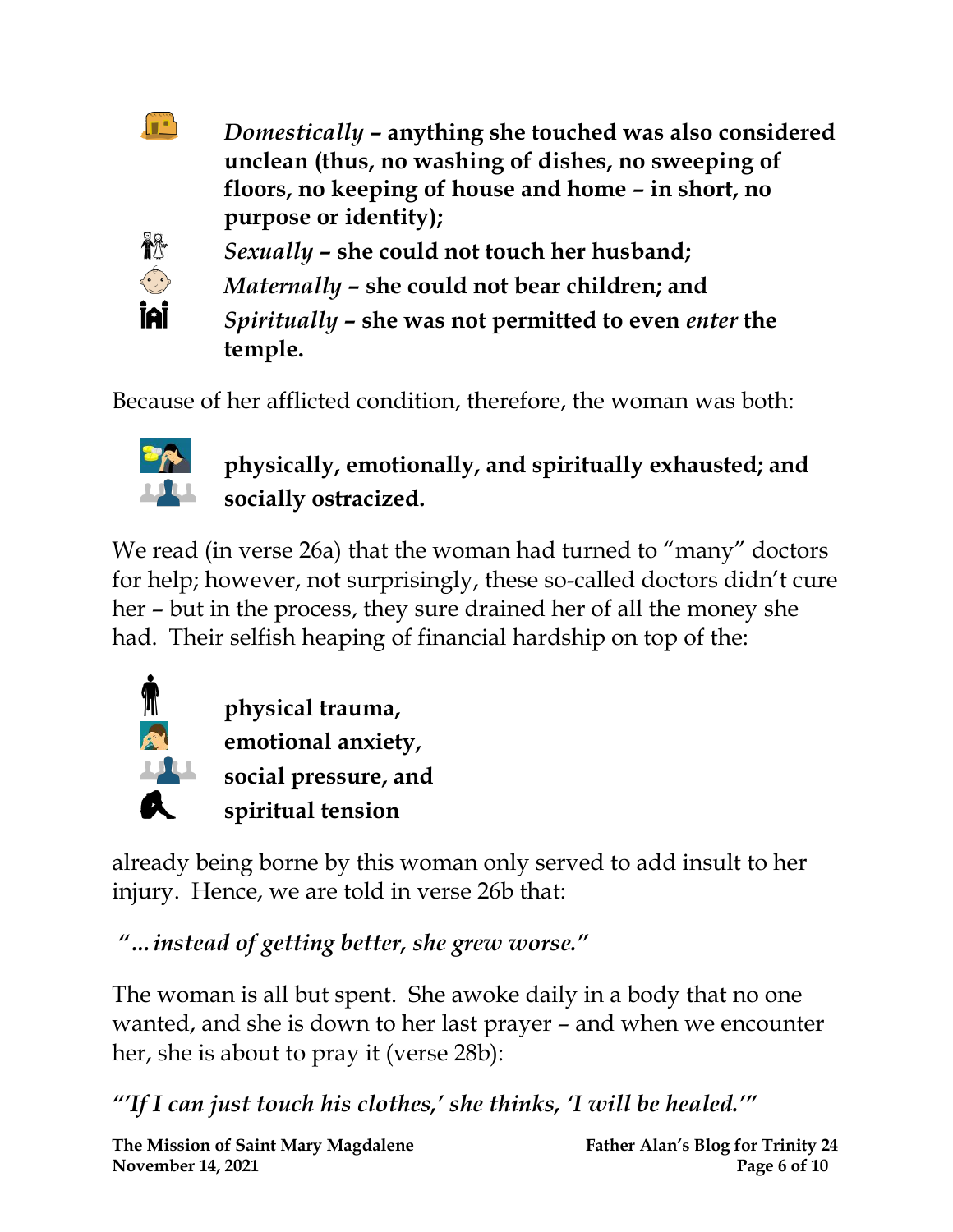What a risk for her to take. In order to touch Jesus, she would have to chance touching other people, and if one of them recognized her, it would be "hello rebuke, goodbye cure" – but, really, what choice did she have? After all, she had no:



There was no guarantee, of course – the woman only hoped that Jesus would respond. She longed for it, but she didn't know if He would. All she had was a crazy hunch that Jesus could help her, and a high hope that He would. All the woman knew was that Jesus was there and that He was good – and isn't that a good definition of "faith"?

For faith is not the belief that God will do what we want; faith is the belief that God will do what is right. God's way of looking at things is completely opposite to ours (perhaps, more accurately, ours is completely opposite to His). In and through His word (that is, Holy Scripture) and His Word (namely, His Son, Jesus Christ) God shows us that:



**the more hopeless one's situation is, the more likely salvation is just around the corner; and the greater one's cares are, the more genuine one's prayers tend to be.**

And just like my former bathroom at three in the morning, the darker the room, the greater the need for light. So, with respect to the teddy bear nightlight, my young son was displaying wisdom far beyond his four years when he reminded me that:

*"You don't need to use it during the day – only when it's dark."*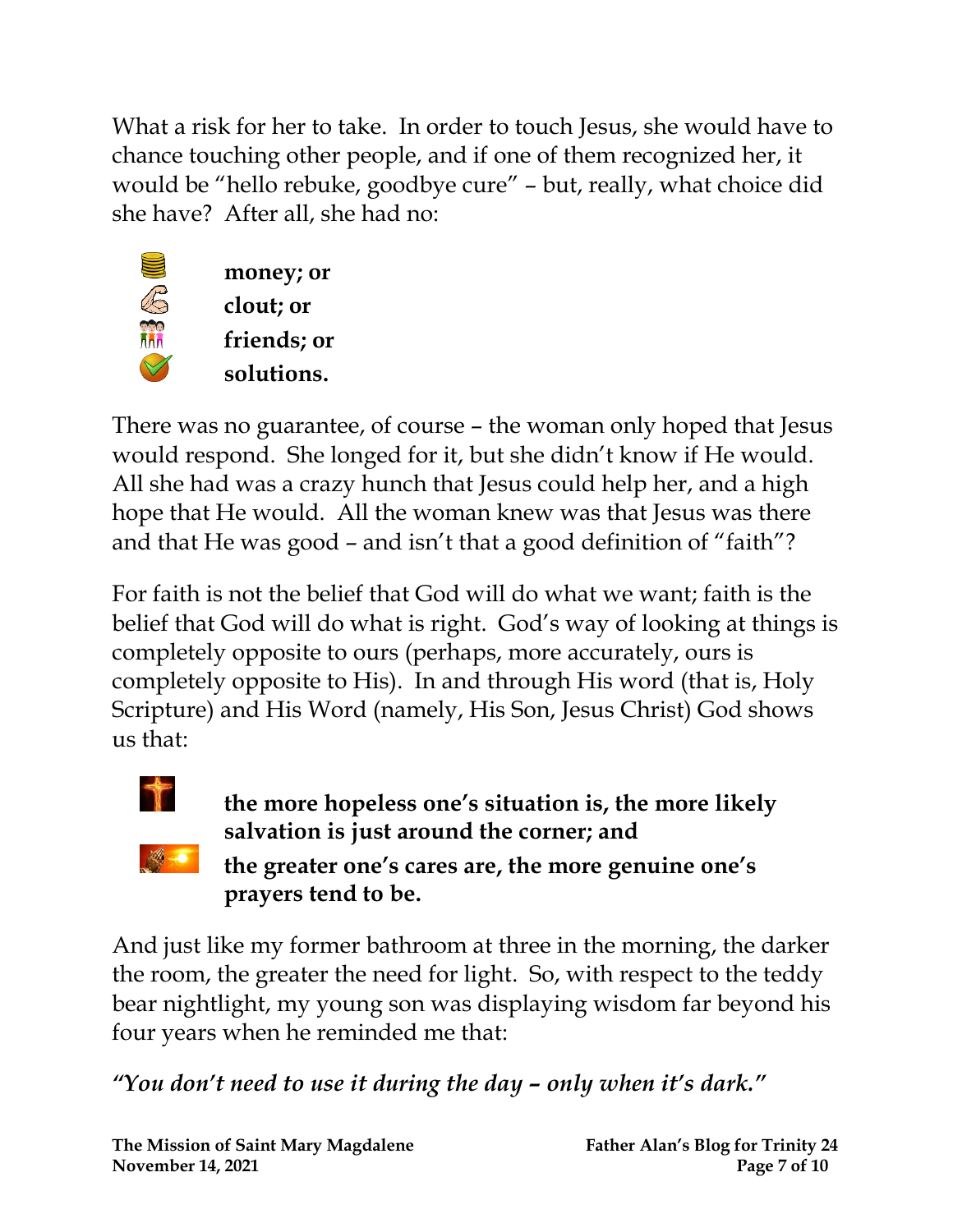How true! During the day, I rarely noticed my nightlight, but as the shadows grew, so did my gratitude. Similarly, a healthy woman never would have appreciated the power of a touch of the hem of Jesus' robe. However, this woman was sick, and she was well beyond caring what the crowd thought. As a result, when her dilemma met Jesus' dedication, a miracle occurred. Note that her part in the healing was very small – all she did was extend her arm through the crowd:

*"If only I can touch Him."*

But that's the point:



and God did the rest. Because:



**healing begins when we do something; healing commences when we reach out; and healing starts when we take a step.**

God's help is very near and always available, but it is only given to those who seek it – **for nothing results from apathy**. The **great work** in this story is the mighty healing that occurred, but the **great truth** is that the healing began with the woman's touch. And with that small, courageous gesture, she experienced Jesus' tender power.



Compared to God's part, ours is miniscule, but necessary; we don't have to do much – **but we have to do something**: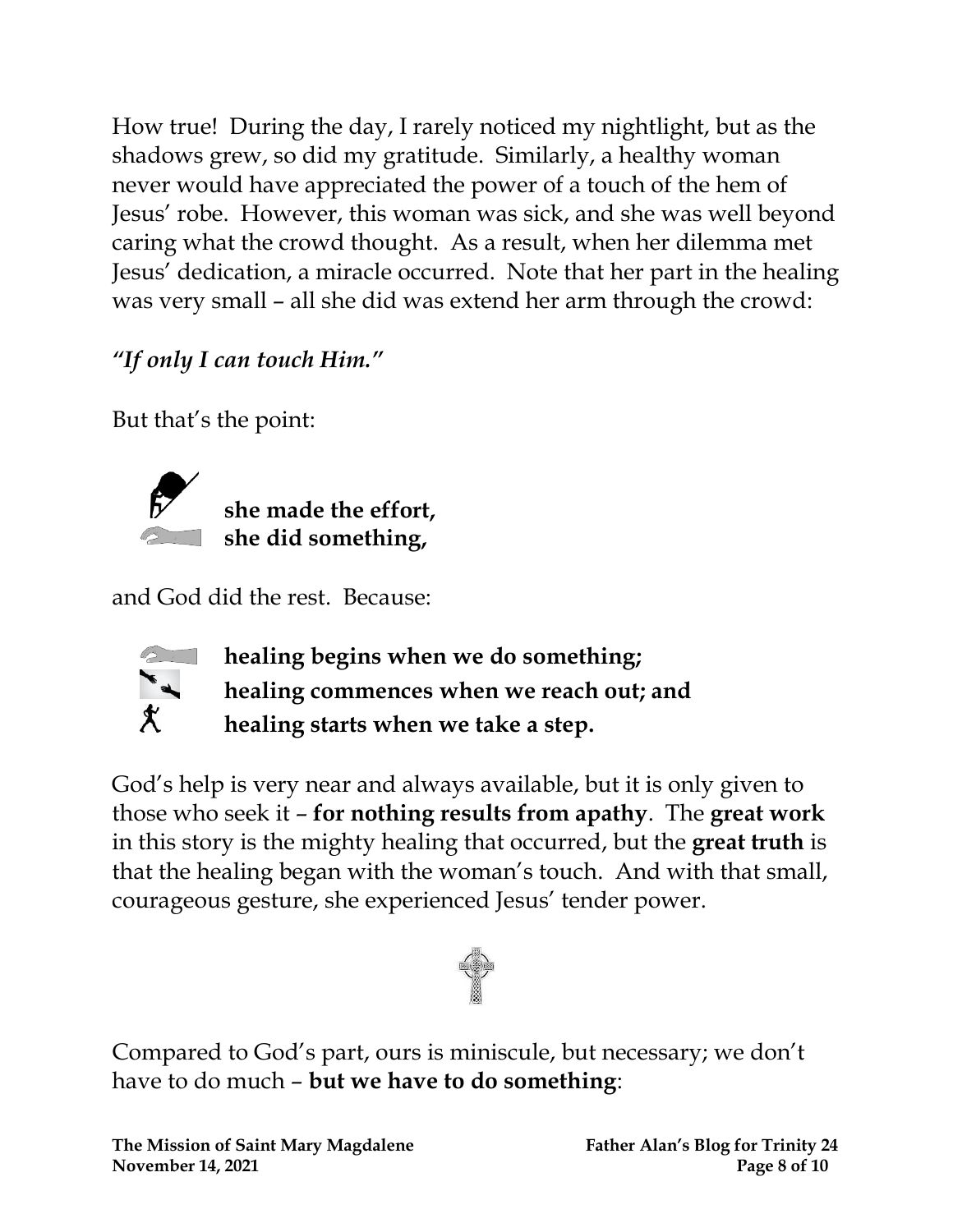

So, just like the solitary German soldier leaving the relative safety of his trench in order to offer a flag of truce, we, too, need to step out in faith. Accordingly, we need to do something that **demonstrates faith**, for as St. James warns us in Chapter 2, verse 17 of his General Epistle:

*"…faith if it is not accompanied by action, is dead…"*



**In other words, faith – with no effort – is no faith at all.**



**But here's the good news – God** *will* **respond.** 

God has never rejected a genuine gesture of faith – **never**. In fact, He honours radical, risk-taking faith:



**when arks are built, lives are saved; when soldiers march, Jerichos tumble; when staffs are raised, seas still open; when a lunch is shared, thousands are fed; and when His garment is touched, Jesus still stops and responds.**